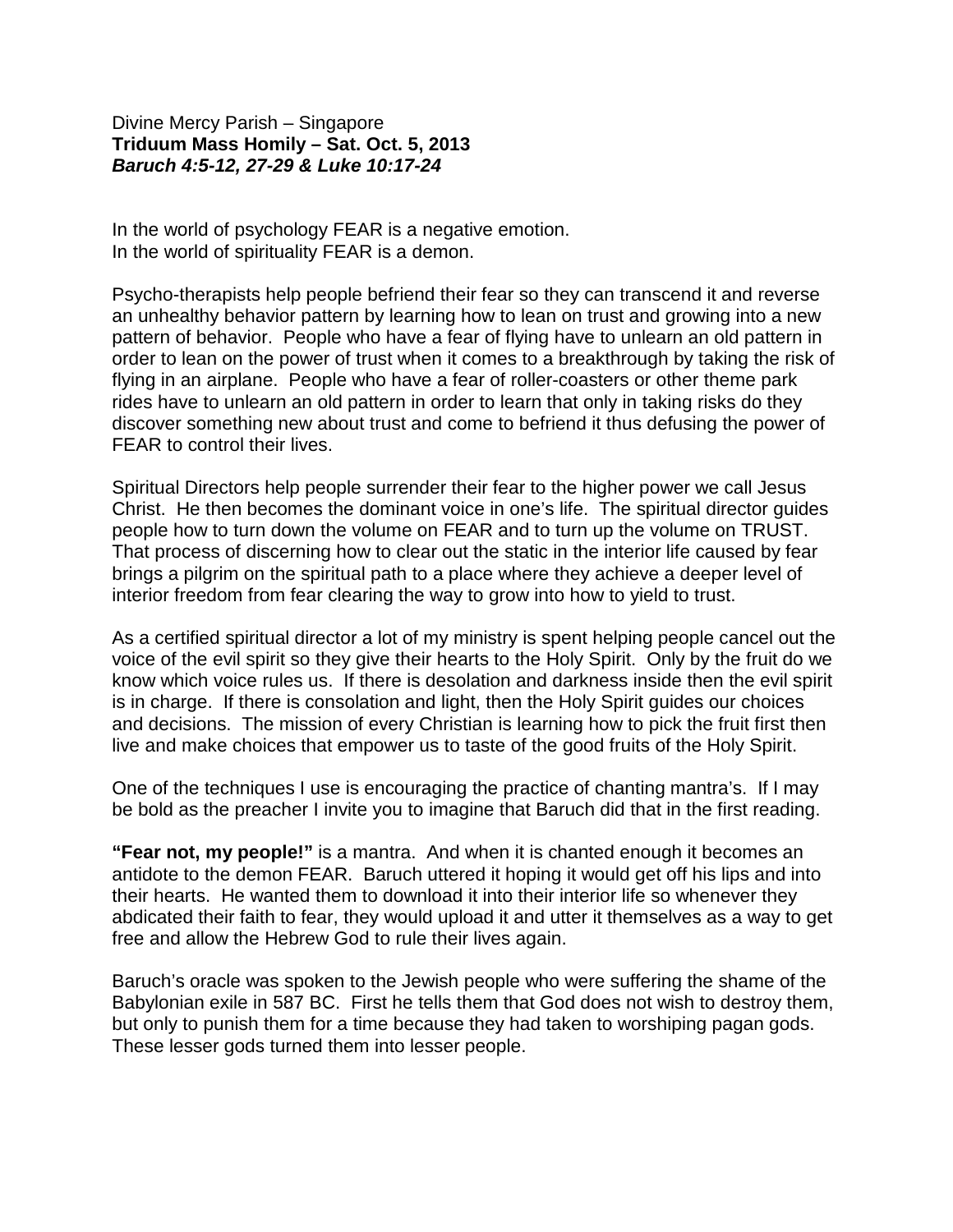Then Baruch introduces the city of Jerusalem, mother of the nation. She speaks to her scattered children, encouraging them to repent so God may bring them home in joy. You can only imagine how discouraged they were in exile, cut off from their homeland.

On 9/11 I had a friend who was stranded at the Los Angeles International Airport once the FAA shut down the air traffic control system nation-wide. He joined with two other strangers at the airport and rented a car. It took them three days stopping only to refuel and eat to drive the 2490 miles back to the east coast. They wanted to get back home to their families.

We know from the readings this week that God did restore his beloved people to Palestine through the kindness of a Persian king. But before their return in exile, they had to purify themselves of their pride and stubbornness. They had to delete the voice of the false gods who tricked them into becoming unfaithful to the covenant. They had to get free interiorly and allow the faithful God of the covenant to re-program them to surrender.

**"Fear not my children, call out to God"** is the new mantra they had to chant to rid themselves of fear and shame so they could turn their hearts ten times and seek the Lord, the God of their ancestors who desires to bring them back enduring joy.

In the gospel only Luke tells the story of the disciples' joyful return with good news. They have talked to demons, they have tred upon serpents and scorpions, watched Satan fall from the sky, claimed power over the full force of the enemy.

They return elated. They sense the immensity of the Lord's power in them over demons and other evil forces. Jesus does not deny the power they have experienced. His final words, however, reveal the main purpose of their mission. It is not power, but preaching the news about salvation. This is the striking reversal of the human desire for power. The gospel is about compassion, healing, helping others grow out of fear and into hope.

That mission was revealed to Mary Faustina Kowalska as her life mission. Born into a large family in 1905 in rural Poland, she entered a convent of the Sisters of Our Lady of Mercy in Warsaw, dying in Vilnius on this day in 1938. Although outwardly a conventional nun, privately she enjoyed an extraordinary series of conversations with Jesus, recorded in a diary known only to her confessor.

In one vision, she saw Jesus pointing to two bright rays that emanated from his heart – one white and one red. He told her: *"These beams signify water and blood. The water which purifies souls; the blood which is the life of the soul. They spring from My heart which was opened on the Cross."*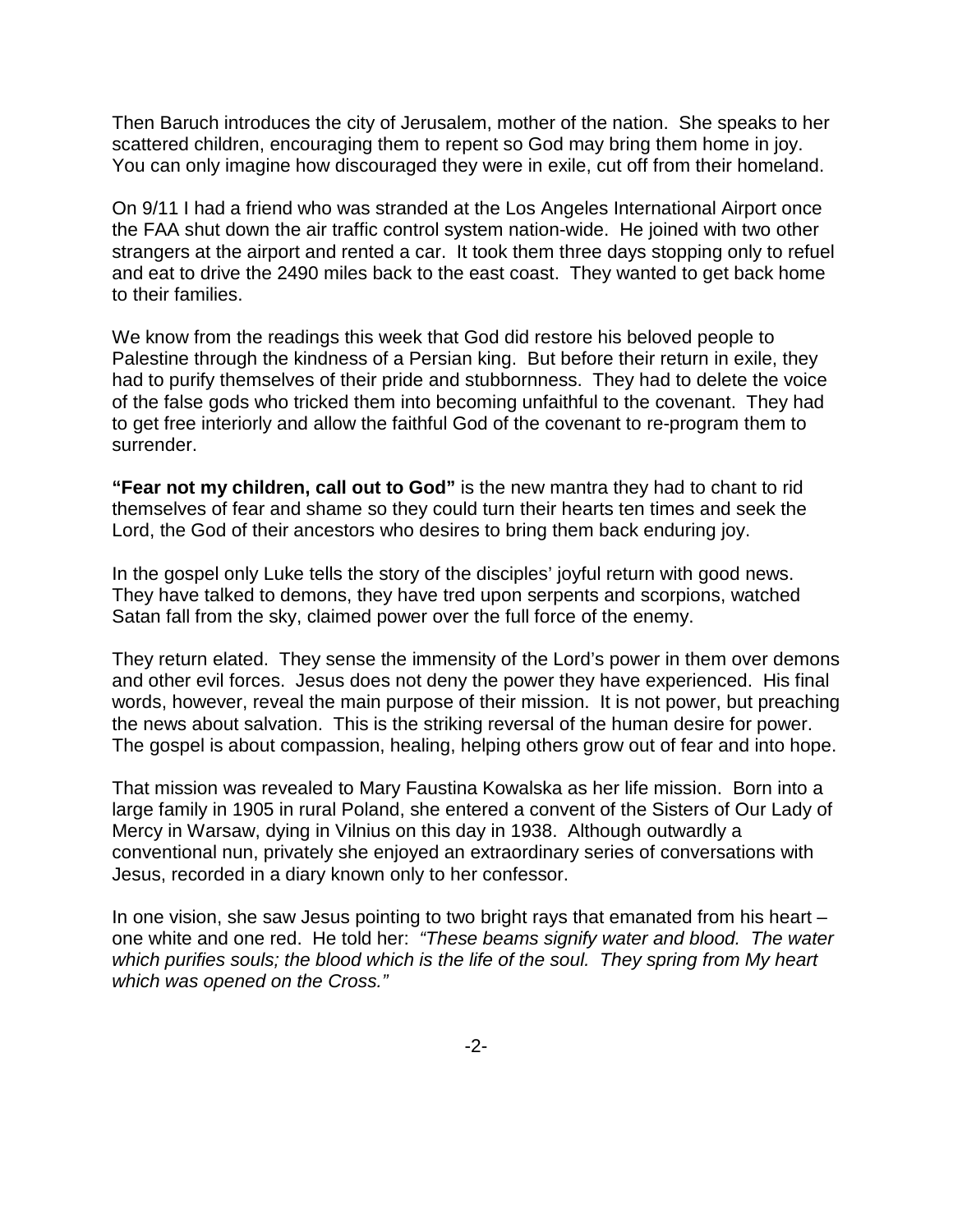Proclaiming this message was her call to be the Apostle of Divine Mercy. Devotion to God's mercy became the central theme of her spirituality; to remind Christians of this mercy. Her superiors, however, doubted her visions, believing she was delusional. They had given their hearts to a spirit, a voice that fed doubt in them. It was only after her death from tuberculosis that they discovered her diary and submitted it for examination in Rome. It was viewed with suspicion and placed on the Index of Forbidden Books. This was the fruit of pride ruling hearts that were infected with power and not with humbleness. For nearly sixty years these hearts of pride got in God's way.

Her reputation was restored when Karol Wojtyla became Archbishop of Warsaw. He reopened an investigation into the authenticity of her holiness, and later, as Pope John Paul II, presided over her canonization on 30 April 2000. At the same time, he proclaimed that the Second Sunday of Easter would henceforth be celebrated as "Divine Mercy Sunday."

Just like Jesus reversed the hearts of the joy-filled disciples away from an obsession with their power to use his name over demons and serpents, to proclaiming the good news of salvation to all, St. Faustina's life and legacy was reversed by one who risked trusting in the Holy Spirit to guide the course of her path to sainthood.

Jesus told the disciples that their pride was in the way of the mission. Cardinal Wojtyla told the commission their doubt was in the way of authentically discerning God's will for the sainthood of Faustina. Only when their hearts got free of the bad fruits of those false spirits did the disciples reverse course and make the mission their message as the smothering of Divine Mercy was released to become a river of joy for all those who find hope in the spirituality of St. Faustina.

God gives us three spiritual directors on this feast day.

First, Baruch, who directed the chosen people away from the voice of fear to embrace God bringing back enduring joy in their return home after the exile.

Second, Jesus, who directed the disciples away from pride and boasting by telling them not to grow up, but to grow down, to become childlike by the miracles they witness. Their names were written in heaven. He directed them how to embrace that call, that vocation, not by a false notion of power, but by the innocent and humble way they proclaim the good news of salvation.

Finally, St. Faustina, whose spiritual director was none other than Jesus.